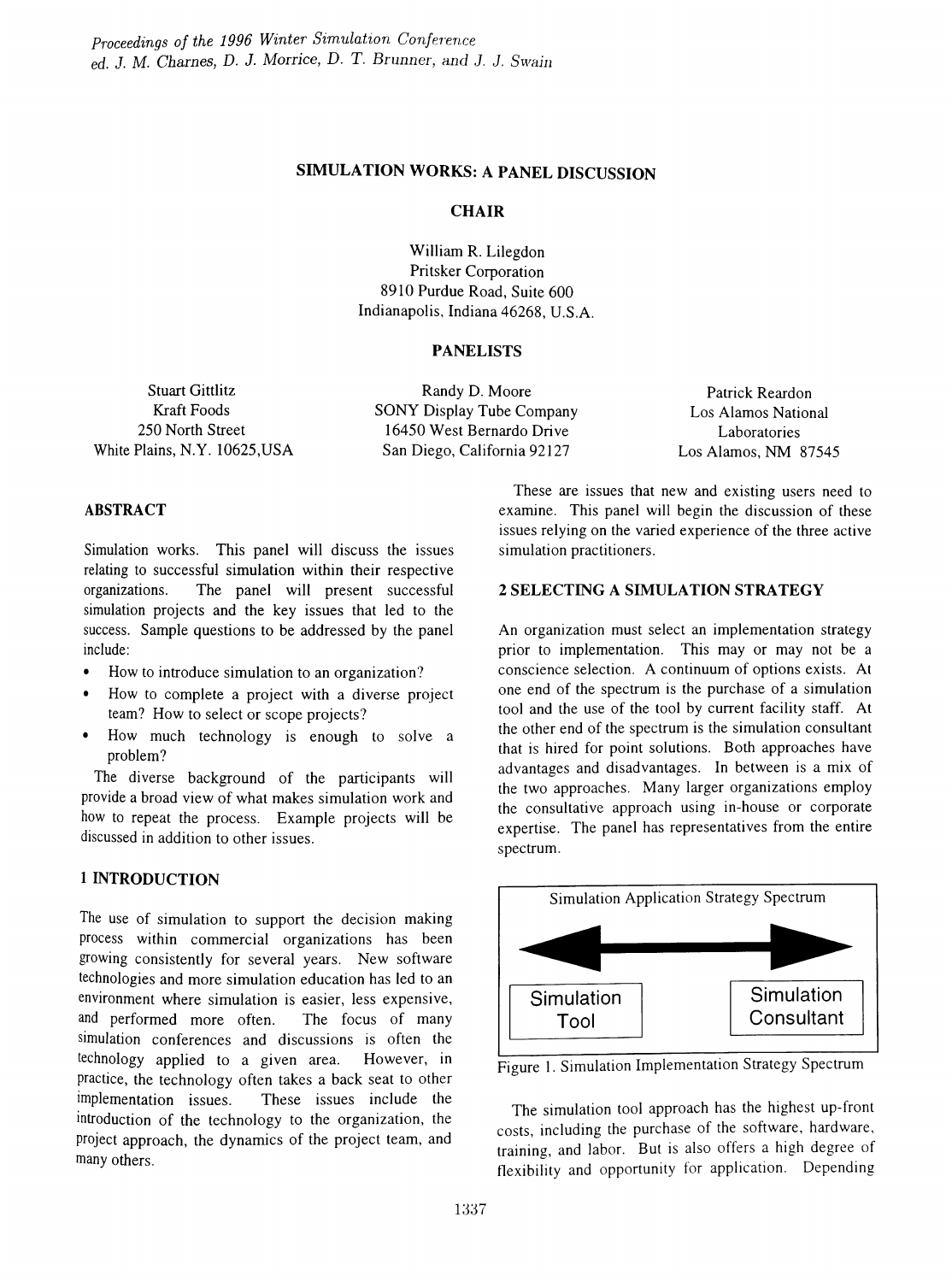on the volume of simulation projects, in the longer term analysis this approach could be more cost effective.

The consultive approach provides a quick solution. Getting the proper design for a new facility to be started in the next four weeks requires that this approach be used by an organization. Many simulation consultants can support multiple tools providing a broader range of skills that can be acquired in a short time by company staff. The premium expense for these consultants is often offset by the increased efficiency. From a strategic point of view, an organization must anticipate the volume of simulation work to be required before they chose a strategy. And most importantly they need to understand the continuum of services and the ability to move from a consultive approach towards more staff capabilities.

#### 3 A SAMPLE PROJECT

Successful simulation, in this panel's viewpoint, means a positive result for the sponsoring organization. This result is usually measured in financial terms, although the successful simulations may also result in "soft" benefits. The "soft" benefits generated from a simulation project include better group communication and understanding of the processes being modeled. These benefits are also commonly associated with business re-engineering projects. Reduce operating expenses are the easiest to measure and communicate to organization management. However, one of simulations key benefits is often cost avoidance. In these projects a proposed design is evaluated. The design is refined to meet production targets with a lower investment. The avoidance of the expense is a cost savings but requires the publication of the less than favorable first design. Often these issues can not be communicated as widely within an organization and reduce the perceived benefit of simulation.

Other measures that impact the success of a simulation project include timeliness, cost, and team support. Project methodology can dramatically impact these measures. The following brief project description provides an overview of the typical simulation project.

Kraft utilizes simulation to design new facilities and improve existing ones. In this example, a Kraft plant was considering adding process capacity to a facility that processed and packaged a grain product. The existing operation steps included the processing of the grain, the in-process storage of the grain in one of 12 large bins, and the packaging of the finished product.

An engineering team was scoping the project to determine cost, timing, layout, etc. The simulation group was asked to help determine the right number of inprocess storage bins to support the added production capacity. Additionally, less expensive methods to achieve the required production capacity, other than a major equipment installation, were to be considered.



Figure 2. - Sample Project Schematic

To begin the modeling process the plant personnel were interviewed. From this information a simulation was developed showing the current process and packaging production for an entire week. The simulation showed that the existing grain process over-produced the packaging lines capacity. In fact, by mid-week of the simulation, the grain process was forced to shut down because all the in-process storage bins were full. When plant personnel reviewed the simulation results and animation, they said, "That's just what happens to us. When we run well, by mid-week, we have to shut down the process and let packaging catch up."

By checking the flow rates through the entire operation, it was discovered that a conveyor between the in-process storage bins and the packaging area limited the production capacity. While there were several packaging lines, the conveyor flow limited the amount of grain, so that only one or two packaging lines could be operated concurrently. When the amount of in-process grain was at high levels, additional packaging lines could not be supplied to help reduce the levels in storage. Eventually the grain production process had to be stopped. The original scope of the project was the addition of new process equipment to add capacity above what was already available.

After simulating several options for capacity increases, the final project added a larger transfer conveyor between in-process storage and the packaging lines. Added packaging line flexibility and higher transfer rates out of the in-process bins were proposed. The capital cost of this alternative was about 20 percent of the originally planned equipment addition.

Simulation worked to reduce the cost of a proposed design in this example. This project also describes the dynamic nature of the scope of some simulation projects. The original scope to determine the equipment needs in the grain production area was changed to evaluate the identified bottleneck occurring between the in-process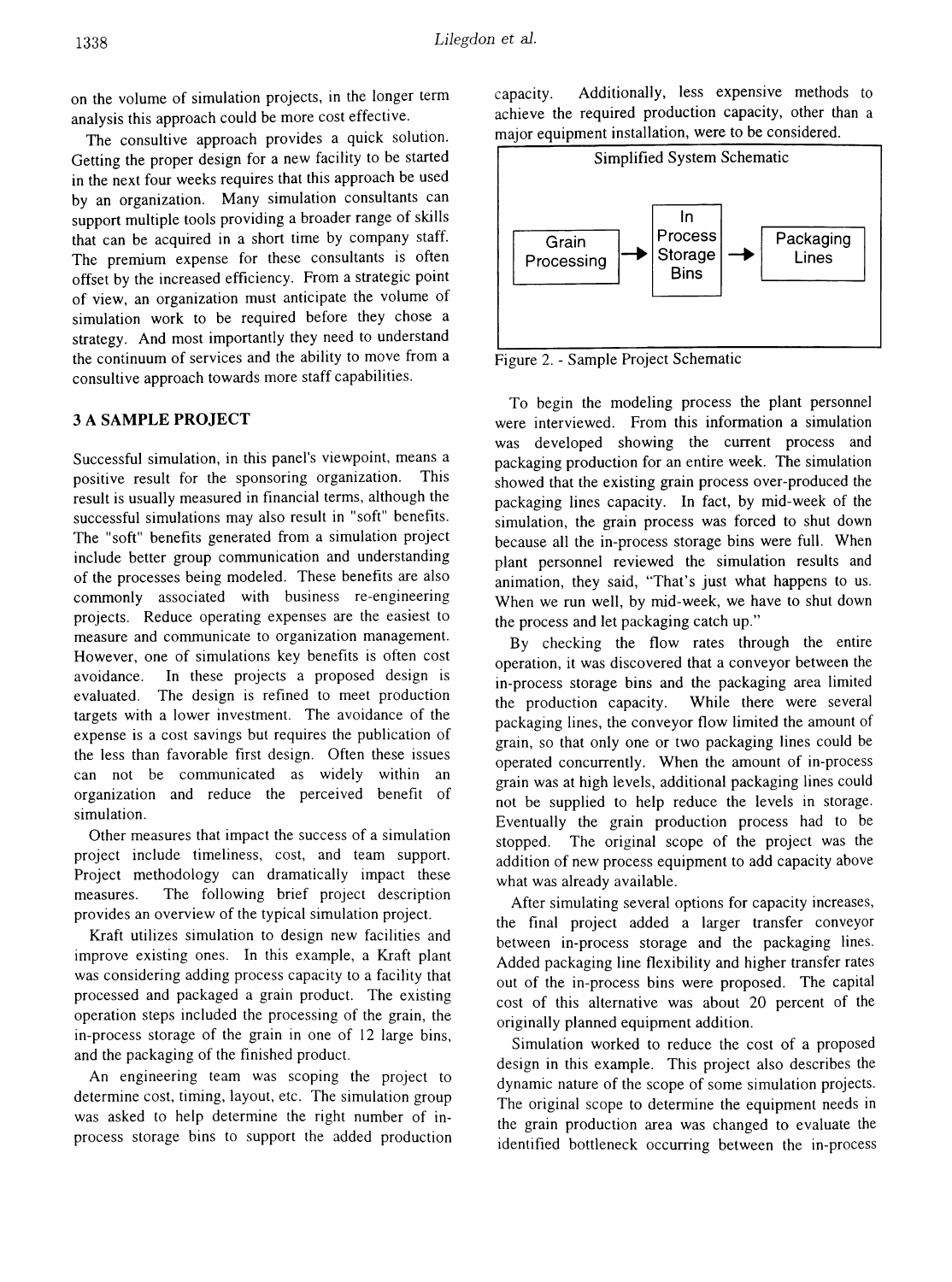bin storage and the packaging lines. These re-directions of simulation projects are not uncommon and are very difficult to manage.

# 4 MAINTAINING SIMULATION SUCCESSES

In most organizations the use of simulation is sporadic. Budget and market cycles require that facilities be redesigned or developed on a less than continuous basis. To continue to provide an organization with the benefits of the simulation technology several issues need to be addressed.

First, the primary focus on every project should be the benefit to the user. Many projects allow focus to turn the advanced nature of the technological solution. These projects may be successful, but it is due more to luck than actions. The simulation process begins with the identification of the problem to be addressed. The benefits or key questions to be answered must be foremost in every phase of the simulation process.



Figure 3. - Simulation Process and Sample Feedback

Focusing on this goal provides a measurable result with each project. These results are necessary to justify the investment in the next project.

Second, the accurate and timely documentation of results from previous projects is of the utmost importance. Many organizations have performed numerous successful simulation projects, but can point to few concrete advantages of the project twelve months after completion. This is caused not by the lack of contribution of the simulation technology but in large part by the dynamics of most organizations. In this twelve month period staffing and job assignment changes have erased or lost any corporate memory relative to the projects. To build an active simulation presence in an organization the demonstrated benefit of the technology must be documented and communicated.

Finally, simulation technology is changing rapidly. To contribute to an organization in the most effective manner requires an investment of time to stay abreast of the latest technology. A corollary to this idea is that as technology evolves and revolutionizes the application of simulation, the tools most familiar to the practitioner may become outdated. As the tools are developed for specific simulation applications it may also become necessary for practitioners to extend their "toolkit" to include other tools.

## 5 CONCLUSION

Simulation can work for many problems. The panelists will discuss how they make simulation work for their organizations. There will also be the opportunity for audience members to contribute and challenge the panelist's ideas.

## **REFERENCES**

- Mussleman, Kenneth J. (1994), Guidelines for Simulation Project Success. Proceedings 1994 Winter *Sinzulation Conference,* ed. J. Tew, S. Mannivannan, D. Sadowski, A. Seila., 88-95, Lake Buena Vista, Florida.
- Pritsker Corporation, (1993), *Simulation: A Decision Support Tool.* West Lafayette, Indiana: Pritsker Corporation.

## AUTHOR BIOGRAPHY

WILLIAM R. LILEGDON is a Vice President for Pritsker Corporation. He is responsible for the promotion, development direction, and delivery of Pritsker's engineering software and services. He